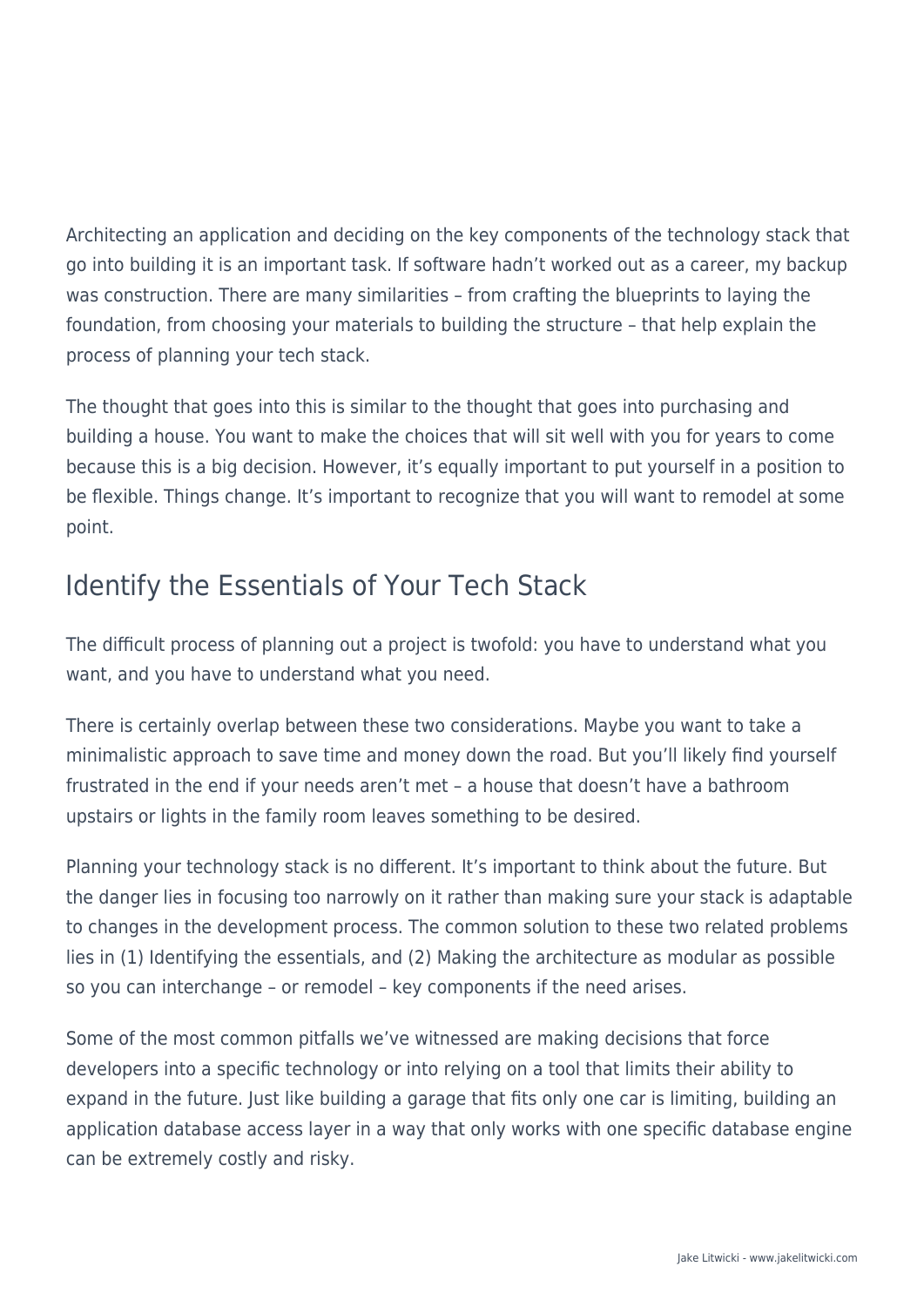What if you want more than one car in the future? What if you get a different type of car that's larger in size?

Relating this back to tech stacks, what if your success necessitates leveraging more than one engine? What if the situation lends itself to researching the potential wins of a new engine altogether?

If you're too far down the rabbit hole, it can be difficult to persuade stakeholders to make a decision when the costs to continue are climbing steadily. At that point, you will have lost out on some potential opportunities for improvements, undoubtedly hitting the morale of your team on the chin.

We recommend thinking of your application stack like a LEGO® kit. Ultimately you're going to build yourself a castle, but each brick – placed with thought and care – has its own unique purpose.

## What Ecosystem Best Fits Your Business?

Consider this hypothetical application as an example.

Imagine you're building an application that will have an API and a web application. The stakeholders plan to expand to native mobile applications on iOS and Android later, so you need to make sure you can support those needs in the future.

First, you'll need to decide on the high-level architecture decisions. Do you want to use one of the major cloud service providers like Rackspace, AWS, or [Azure?](https://www.jakelitwicki.com/wp-content/uploads/2016/09/azure-development) Hint: we recommend doing so!

Also, what type of services will you be using for deployment, continuous integration, testing, content delivery, security, monitoring, and logging? Chances are you're overwhelmed by the variety of important decisions you have to make!

Take a step back and simplify all those choices first.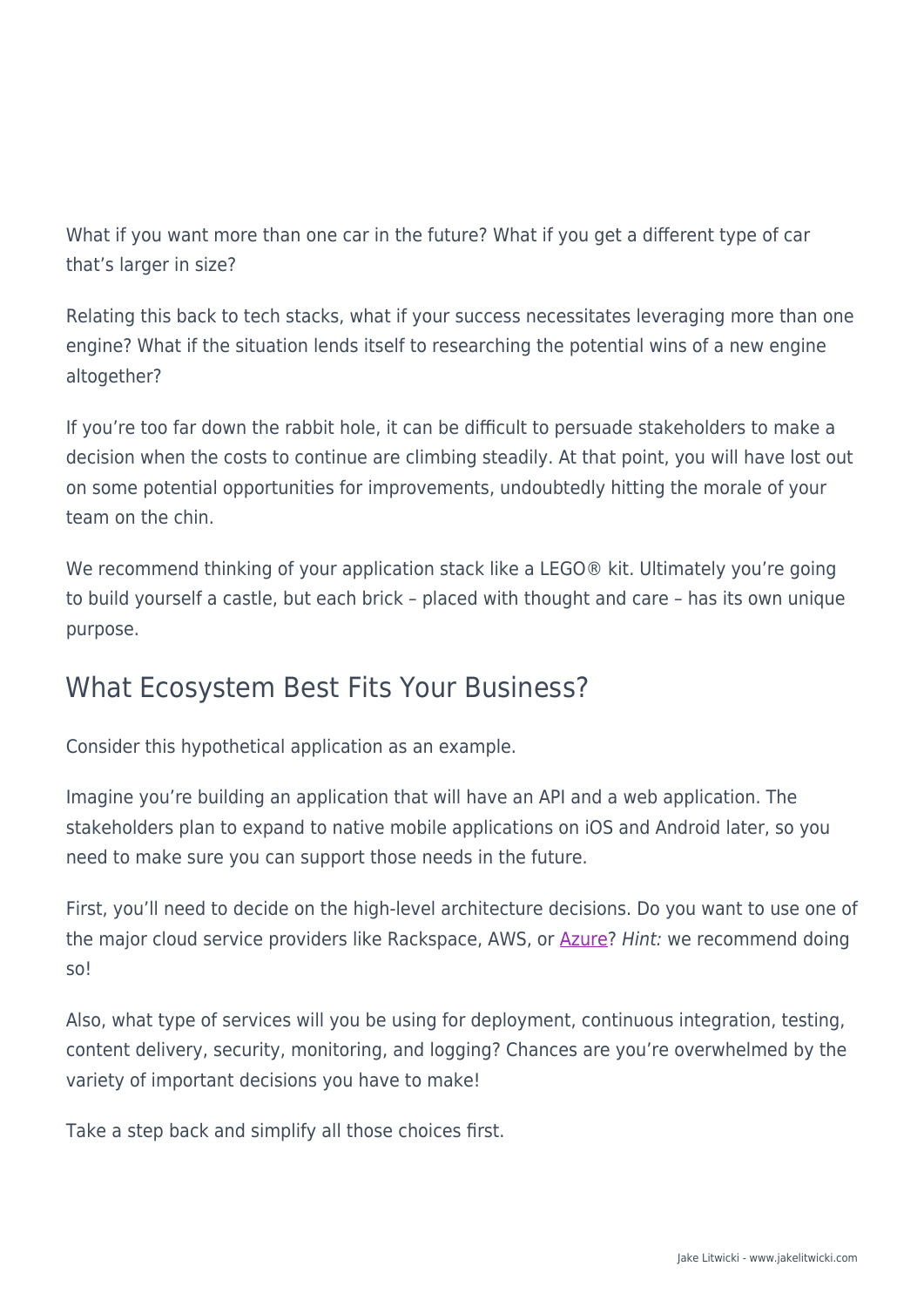What neighborhood do you want to live in – what tech stack ecosystem best fits your business? This is important because this decision will reverberate through the entire business. While it's great to be as flexible and modular as possible, remaining agnostic to technology is increasingly difficult once you've settled into a particular community. Once you've bought your house and moved in, it's challenging to physically move your house to the neighborhood on the other side of the river.

A housing community has standard conventions – your tech stack will as well. Grocery stores, hardware stores, and the local diners exist in any community. What you need to consider is if you want the specialty stores that one community has over the other.

For example, Amazon Web Services (AWS) has [AWS Lambda](https://www.jakelitwicki.com/wp-content/uploads/2016/09/lambda) which Microsoft Azure (as of the writing of this article) does not yet have a comparable tool. If real-time serverless functions can benefit the design and implementation of your product, then AWS has a real advantage. However, if your internal office environment is using Microsoft Windows and other Microsoft tools, Azure may be a seamless integration for your business.

# Four Primary Decisions You Need to Make

Focusing on the web application for brevity, we can think of the first four primary decisions around the hypothetical application as follows:

#### $\pmb{\times}$

With this approach, and a modern application architecture, you can interchange any of these components later if you found one benefits your business more than what you originally chose.

Let's say that you decided to use PHP, MySQL, Material Design, and AngularJS:

### $\pmb{\times}$

With those decisions made, your next decisions hinge on the frameworks or integrations of those technologies. Will you be using AngularJS 1.5 or 2.0? Will you be using Google's